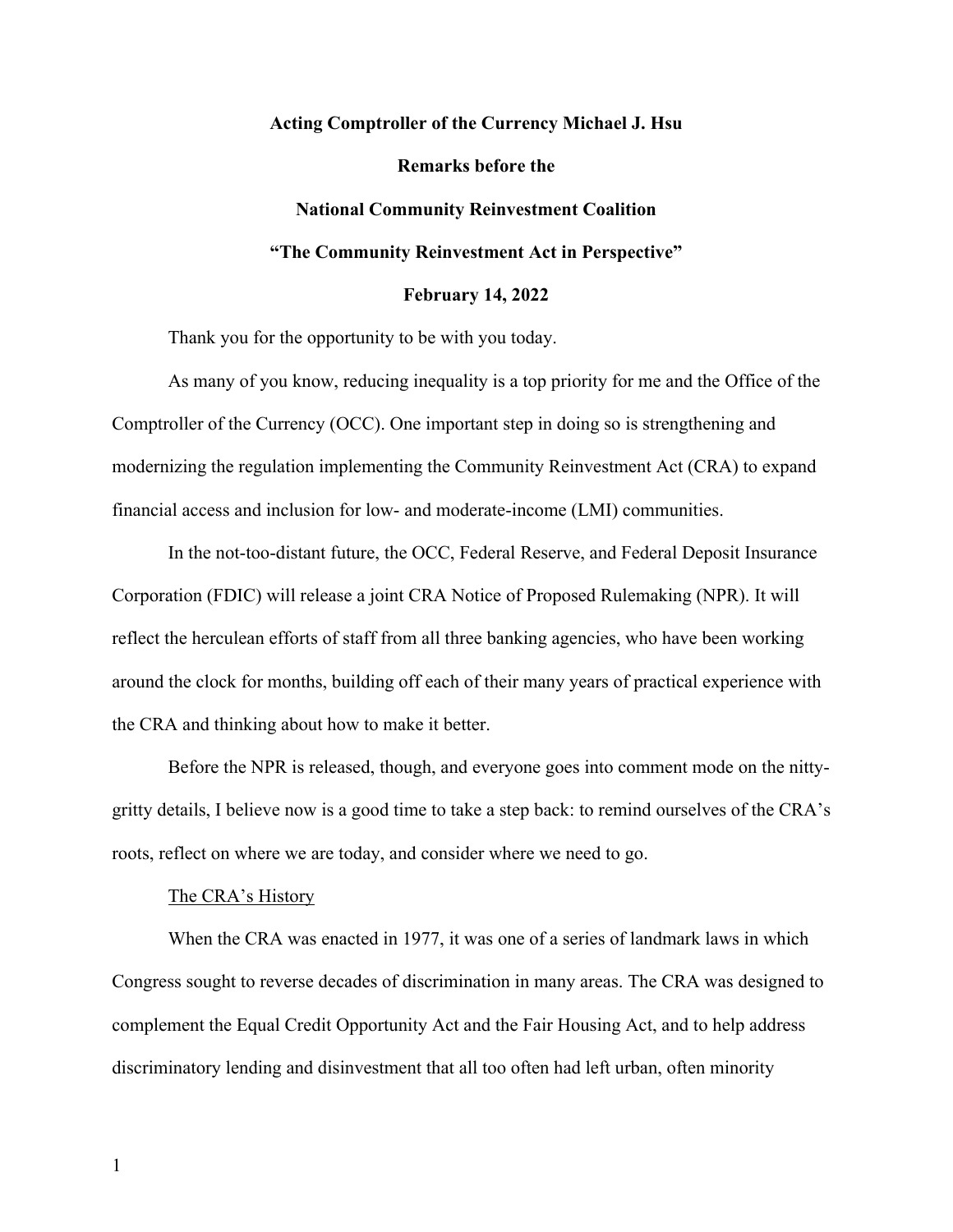communities, without fair access to credit and financial services. The CRA encouraged banks and thrifts to serve, in a manner consistent with safe and sound operations, the entire communities in markets where they were chartered to do business. Such services could not be limited to deposit-taking, as many banks at that time took deposits but did not lend or provide other banking services to those communities.

Discriminatory practices had been widespread for decades, including in government. The "redlining" maps that epitomized the era were, in fact, *created* by the federal government. [1](#page-1-0) Red lines marked neighborhoods – typically those home to Black, Hispanic, and other minority or poorer households – deemed by federal agencies as high credit risks. For example, the Home Owners' Loan Corporation (HOLC) was established in 1933 by the federal government to help refinance home mortgages in default. The HOLC created and used color-coded maps to gauge the relative risk of lending in some areas, and typically, delineated as "hazardous," areas with large minority populations, poorer households, and older housing stock.<sup>[2](#page-1-1)</sup> As a result, many banks did not lend in these "redlined" areas, even as they took deposits from them and invested those deposits in other communities. Potential borrowers in these neighborhoods either could not get or had to pay much more for loans for home mortgages, for repairing their homes, and for starting and operating small businesses – tools critical for accumulating generational wealth. The lack of available credit in these communities often resulted in block after blighted block of homes and businesses in need of revitalization.

The passage of the CRA in 1977 was meant to help address these injustices. In the years and decades following its adoption, the CRA had the intended effect of increasing lending in

<span id="page-1-1"></span><span id="page-1-0"></span><sup>&</sup>lt;sup>1</sup> Community Reinvestment Act of 1977 | Federal Reserve History.<br><sup>2</sup> Richard Rothstein, *The Color of Law: The Forgotten History of How Our Government Segregated America* (New York: W.W. Norton & Company, 2017).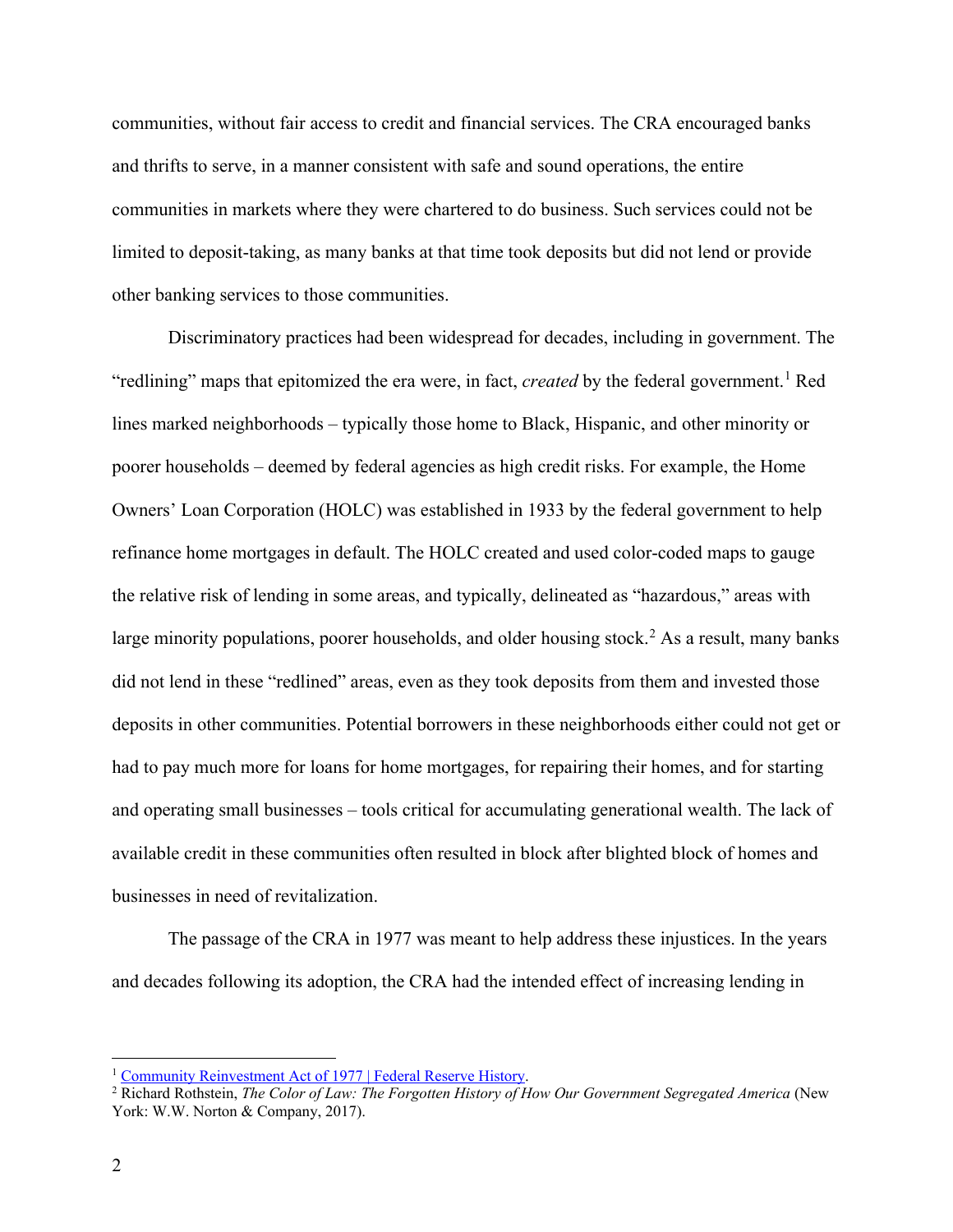low- and moderate-income neighborhoods, enabling borrowers in these communities to have fair access to credit to better their lives. Despite that progress, however, over time it became clear that further improvements were needed. In December 1993 the federal banking agencies issued a proposal to improve the CRA regulation and examination process which the agencies finalized in 1995, addressing concerns that implementation of the CRA had become more procedural than substantive, while also noting successes of the CRA in expanding credit to all segments of society. As a result of those changes, CRA loan commitments increased significantly. Again, however, over time areas needing further improvement emerged and, as I will discuss next, the need for a stronger CRA has become clear. While there have been several attempts in the intervening years to address these issues, the stars did not align across the agencies, community organizations, and the banking industry until recently.

### The Persistence of Disparities and Gaps in Wealth and Economic Opportunities

Banks have made substantial investments of CRA dollars in LMI communities over the past four decades to the benefit of LMI individuals, small businesses, and communities. Nonetheless, significant disparities continue to exist in many LMI areas and are most prevalent for Black, Hispanic, and Native American communities and borrowers across our nation.

These disparities and the pandemic's disproportionate impact on minority, rural, and other vulnerable communities have contributed to a wide gap in financial well-being between Black, Hispanic, and White households. Less than two-thirds of Black and Hispanic adults report that they are doing "okay financially," compared with 80 percent of White adults.<sup>[3](#page-2-0)</sup> Black and Hispanic households are around five times more likely to be unbanked as White households.<sup>[4](#page-2-1)</sup>

<span id="page-2-0"></span><sup>3</sup> Federal Reserve, "Report on the Economic Well-Being of U.S. Householders in 2020 - May 2021.

<span id="page-2-1"></span><sup>4</sup> FDIC's *How America Banks* biennial survey found that 13.8 percent of Blacks, and 12.2 percent of Hispanic households compared with 2.5 percent of White households were unbanked.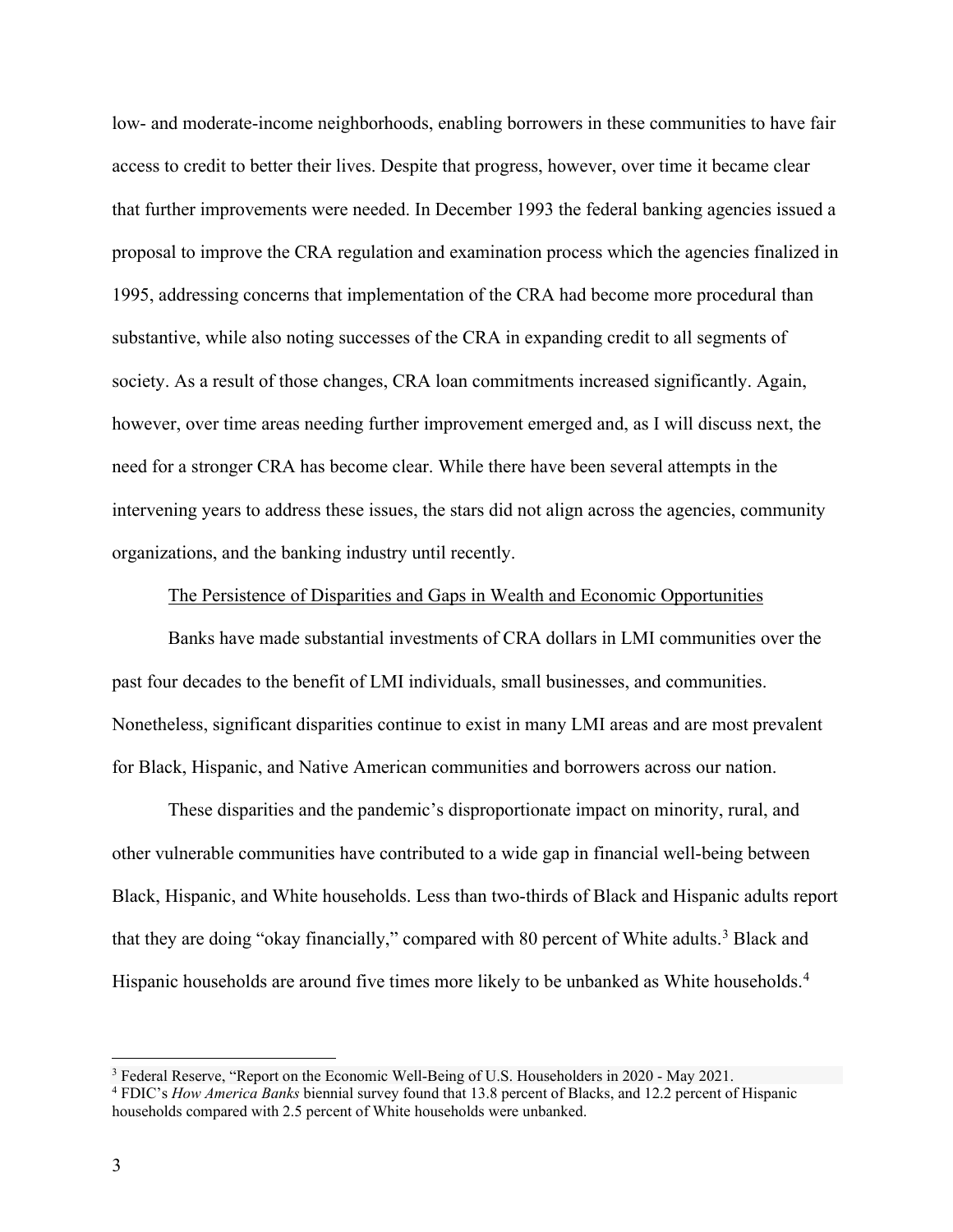And in rural areas, where banks have fewer traditional branches, residents face similar challenges with limited access to financial services, lower incomes and wealth, and higher unemployment. In Indian Country, the need for financial access and CRA investments is especially great, with one analysis finding a \$50 billion unmet need on tribal lands for infrastructure to build a better quality of life for Native Americans.<sup>[5](#page-3-0)</sup>

These disparities have also persisted with regards to wealth. Studies have shown that the wealth gap between Black and White Americans in modern times is roughly the same as it was more than 50 years ago before the passage of the Civil Rights Act of 1964. [6](#page-3-1) In both 2016 and 1962, average wealth for White families was almost seven times greater than that of Black families. Because wealth opens doors to economic opportunities – such as by financing college and post-secondary educations, home purchases, small business, medical and other emergencies – the persistence of racial wealth inequality is a significant barrier to advancement for families of color, their communities, and their future generations.

On the local level, Black borrowers in Black-majority neighborhoods often face markedly higher interest rates on business loans, lower bank branch density, less local banking concentration in home mortgages, and less small business growth.[7](#page-3-2) Communities of color across the nation have generally had less access to banks, credit unions, and mortgage lenders, and other neighborhood amenities than majority White majority areas. The cities of Baltimore, Detroit, Oakland, and Philadelphia, in particular, have among the widest gaps.<sup>[8](#page-3-3)</sup> The lack of traditional financial institutions in Black and Hispanic neighborhoods often leaves minority borrowers with

<span id="page-3-0"></span><sup>5</sup> KeyCorp data on Indian Country, presented during the OCC-Project REACh Native American Subcommittee webinar titled, "Financing Native Homeownership in Indian Country," January 26, 2022.  $6$  Ibid.

<span id="page-3-3"></span><span id="page-3-2"></span><span id="page-3-1"></span><sup>7</sup> Brookings Report, "An analysis of financial institutions in Black-majority communities: Black borrowers and depositors face considerable challenges in access banking services," November 2, 2021. <sup>8</sup> Ibid.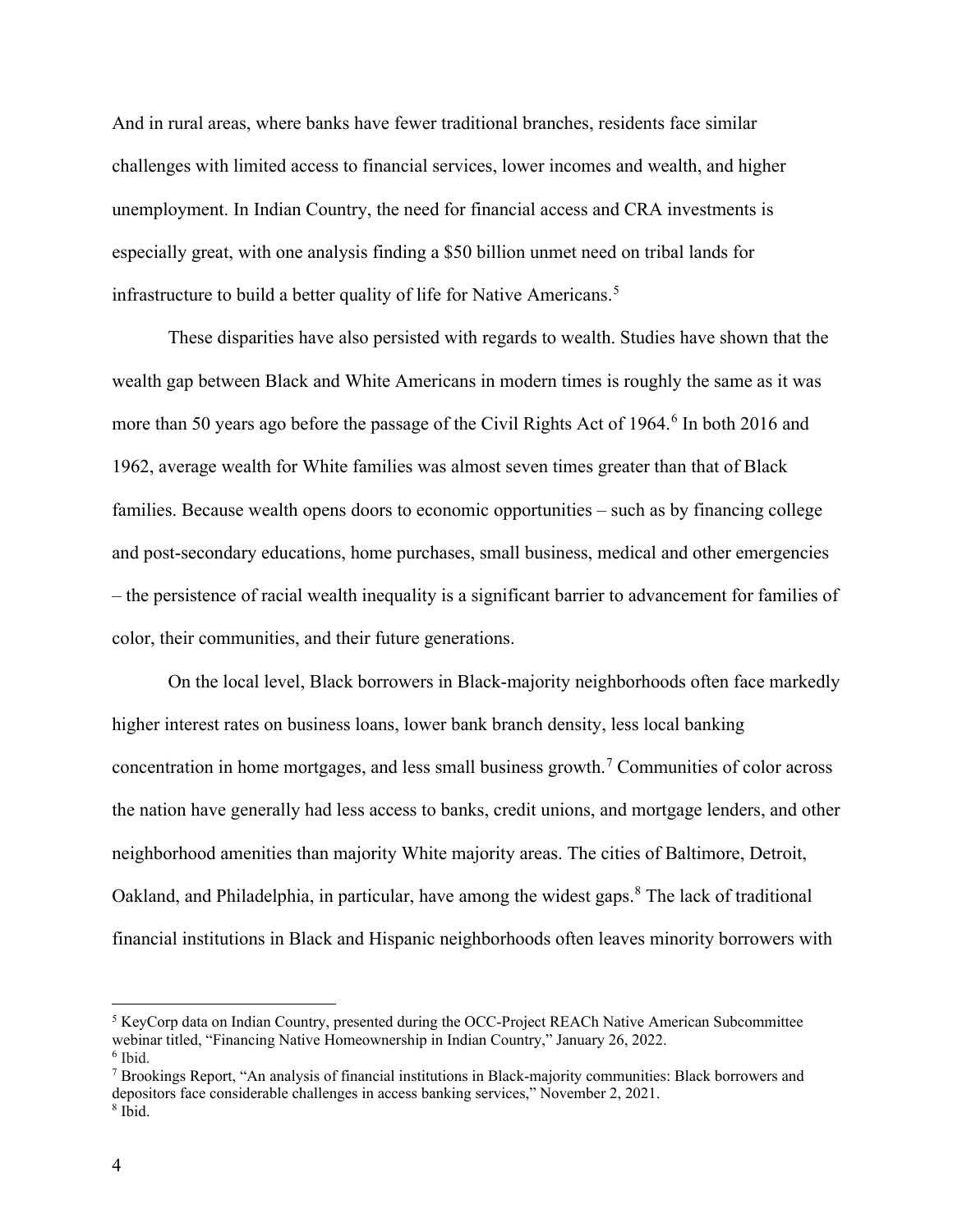little choice other than to turn to high-interest financial services – such as check cashers and payday lenders.

Perhaps most worrisome, some challenges appear to be not just persistent, but possibly getting worse. One recent study found that in 2020, the mortgage denial rate was 84 percent higher for Black applicants than White applicants, an increase of 10 percentage points since 201[9](#page-4-0), and Black homeownership had fallen to 44 percent from 49.7 percent in 2004.<sup>9</sup> In addition, Black entrepreneurs and small business owners often face barriers to the credit needed to start, operate, and grow their businesses. One study found that Black-owned businesses were about twice as likely to be denied credit even after controlling for differences in creditworthiness and other factors, suggesting that credit access could be linked to racial discrimination.<sup>[10](#page-4-1)</sup>

Thus, despite the clear, positive impacts that the CRA has had over the past several decades, LMI communities and communities of color continue to face significant barriers to full access to financial services and participation in the economy. As I will discuss next, changes in the banking system have added urgency and other dimensions to the need to update the CRA.

## How a Modernized CRA Can Help

To put forward a rule that strengthens and modernizes the CRA to address these inequities, I committed the OCC to working on an interagency basis with the FDIC and the Federal Reserve.<sup>[11](#page-4-2)</sup> Our interagency discussions have been guided by our experiences implementing the CRA and a strong collective commitment to improving it. The Federal

<span id="page-4-1"></span><span id="page-4-0"></span><sup>9</sup> Zillow Research, "Black Mortgage Applicants Denied 84% More Often than White Borrowers," January 13, 2022. <sup>10</sup> Blanchflower, Levine and Zimmerman (2003) cited in Brookings Report, "An analysis of financial institutions in Black-majority communities: Black borrowers and depositors face considerable challenges in access banking services," November 2, 2021.

<span id="page-4-2"></span><sup>&</sup>lt;sup>11</sup> OCC News Release 2021-76.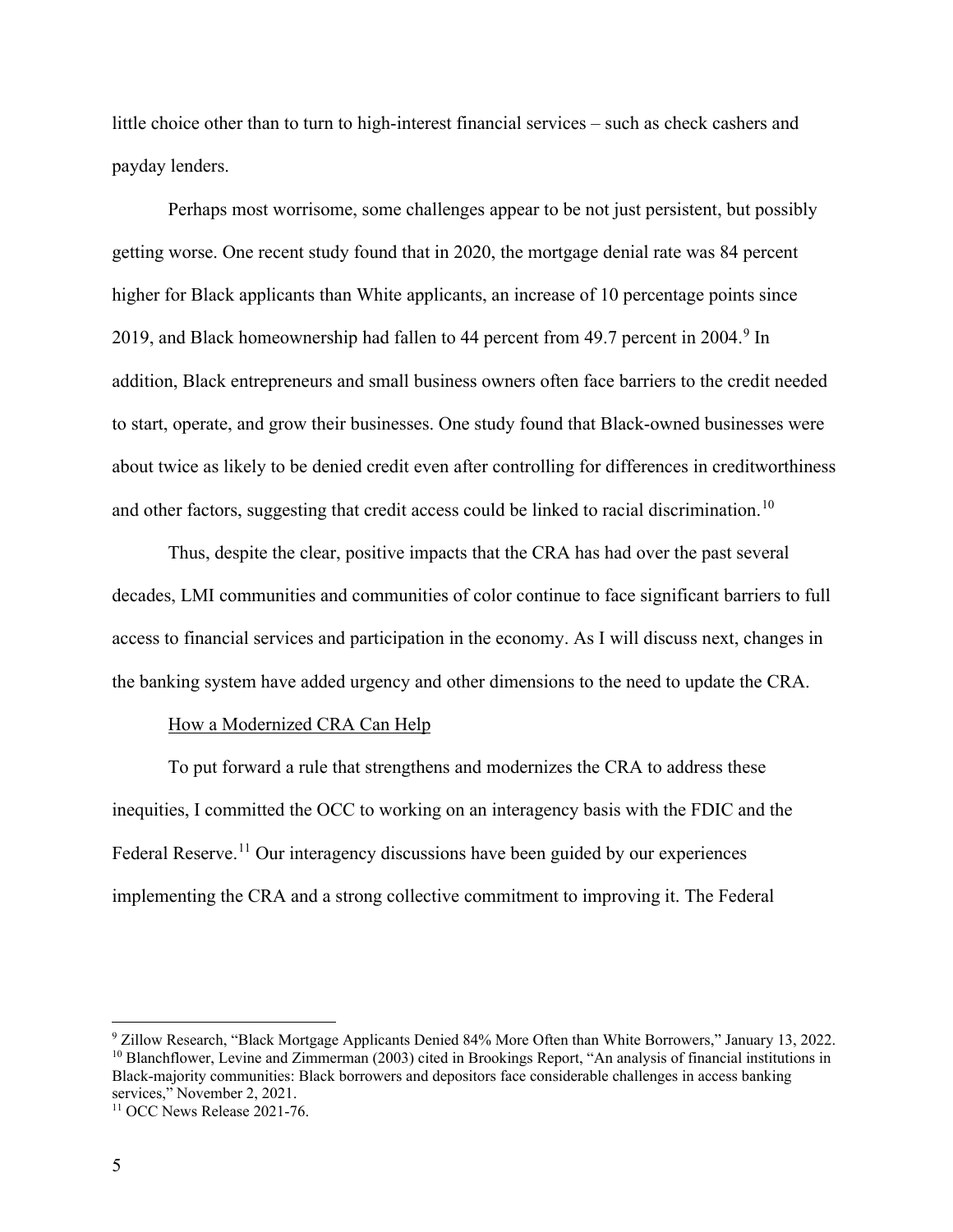Reserve's Advance Notice of Proposed Rulemaking published in September 2020 has served as the basic framework. [12](#page-5-0)

Several overarching objectives are guiding our efforts to update the CRA this time. From my perspective, it is important that revised CRA regulations result in increased levels of CRA activity to help address the persistent disparities noted earlier. At the same time, we need to ensure that banks are engaging with and being responsive to *local* stakeholders and the local needs of LMI communities, not just applying one-size fits all solutions. In short, the new CRA regulations should ensure more and better CRA investments.

Second, I believe it is important that we increase the clarity, consistency, and transparency of our CRA supervisory expectations and standards regarding which activities are eligible for CRA credit, and how eligible activities are evaluated and assessed. This should allow banks to move more quickly and with greater confidence when making CRA investments.

Finally, we need to update the CRA standards to reflect changes in the business of banking, in particular the increased use of mobile and internet delivery channels.

This last point warrants some elaboration. Banks today serve and invest broadly in communities across the nation. They lend in communities well beyond the specific, branchfocused areas they served when the CRA was enacted in 1977. At that time, thousands of community banks served smaller, geographically-contained areas. Today, while many community banks continue to have this local focus, others are being acquired by larger banks or merging with peers. Industry consolidation is concentrating banking assets in the hands of fewer and larger banking institutions. And home mortgage lending is dominated by a few banks and

<span id="page-5-0"></span><sup>&</sup>lt;sup>12</sup> See objectives summarized in the Federal Reserve's ANPR, 85 Fed. Reg. 66410 (Oct. 19, 2020).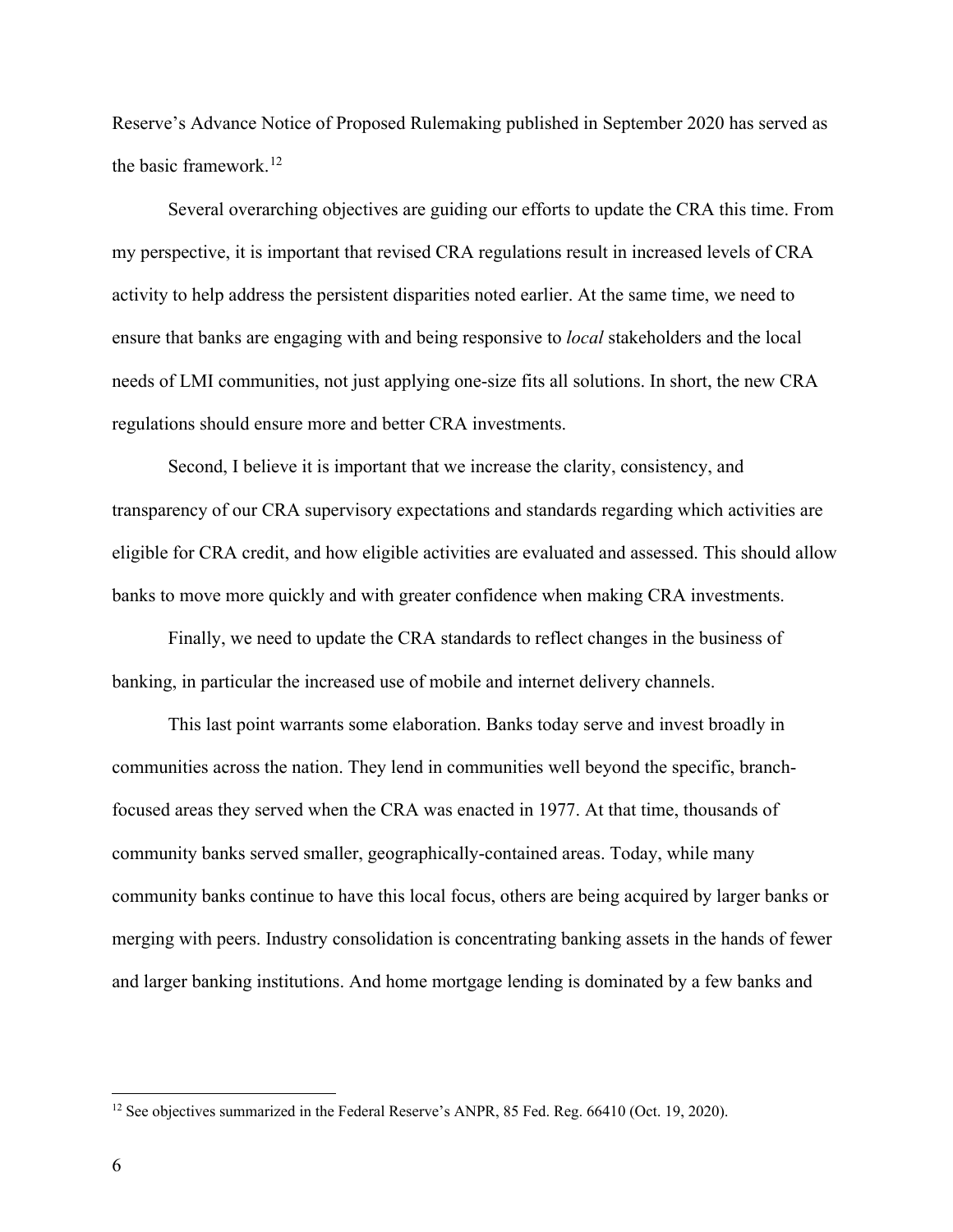nonbank institutions lending nationwide, including internet banks with few or no branches serving a wide geography.<sup>[13](#page-6-0)</sup>

Under the current CRA rules, the CRA performance of most internet banks who serve customers across the country must be focused only on where they are headquartered or have deposit taking ATMs. This internet-based business model did not exist – nor was it envisioned – when the federal banking agencies made significant updates to our CRA regulations in 1995, just two years after the source code for the internet was first released to the public.

In addition, banks that have traditionally relied on a large network of brick and mortar branches to serve customers are increasingly closing branches to save costs and refocus on online and mobile banking. From 2010 to 2021, banks closed 15,500 branches, and throughout this period, majority Black census tracks were less likely to have a bank branch than non-majority Black neighborhoods.<sup>[14](#page-6-1)</sup>

Together, these trends have resulted in lending patterns that warrant addressing. For example, recent analysis by the Urban Institute shows how much more CRA-eligible mortgage and small business lending banks do in LMI areas that are inside their CRA assessment areas than they do in LMI areas outside their assessment areas, which results in credit needs of underbanked LMI areas often going unmet.<sup>[15](#page-6-2)</sup>

Studies like this, and other factors, have helped to convince banking regulators and stakeholders that it is insufficient to continue to evaluate bank CRA performance solely on a branch-based model. This leaves too many underserved communities in need of investment and

<span id="page-6-0"></span><sup>&</sup>lt;sup>13</sup> Urban Institute, Housing Finance Center, page 1, "Should the Community Reinvestment Act Consider Race?" January 2022.

<span id="page-6-1"></span><sup>14</sup> Brookings: "An Analysis of Financial Institutions in Black-majority communities: Black borrowers and depositors face considerable challenges in access to banking services." November 2, 2021

<span id="page-6-2"></span><sup>&</sup>lt;sup>15</sup> Housing Finance Policy Center, Urban Institute, data and conclusions presented January 26, 2022, in webinar hosted by National Association of Affordable Housing Lenders/The Center for Community Lending ("Bank lending outside CRA assessment areas").